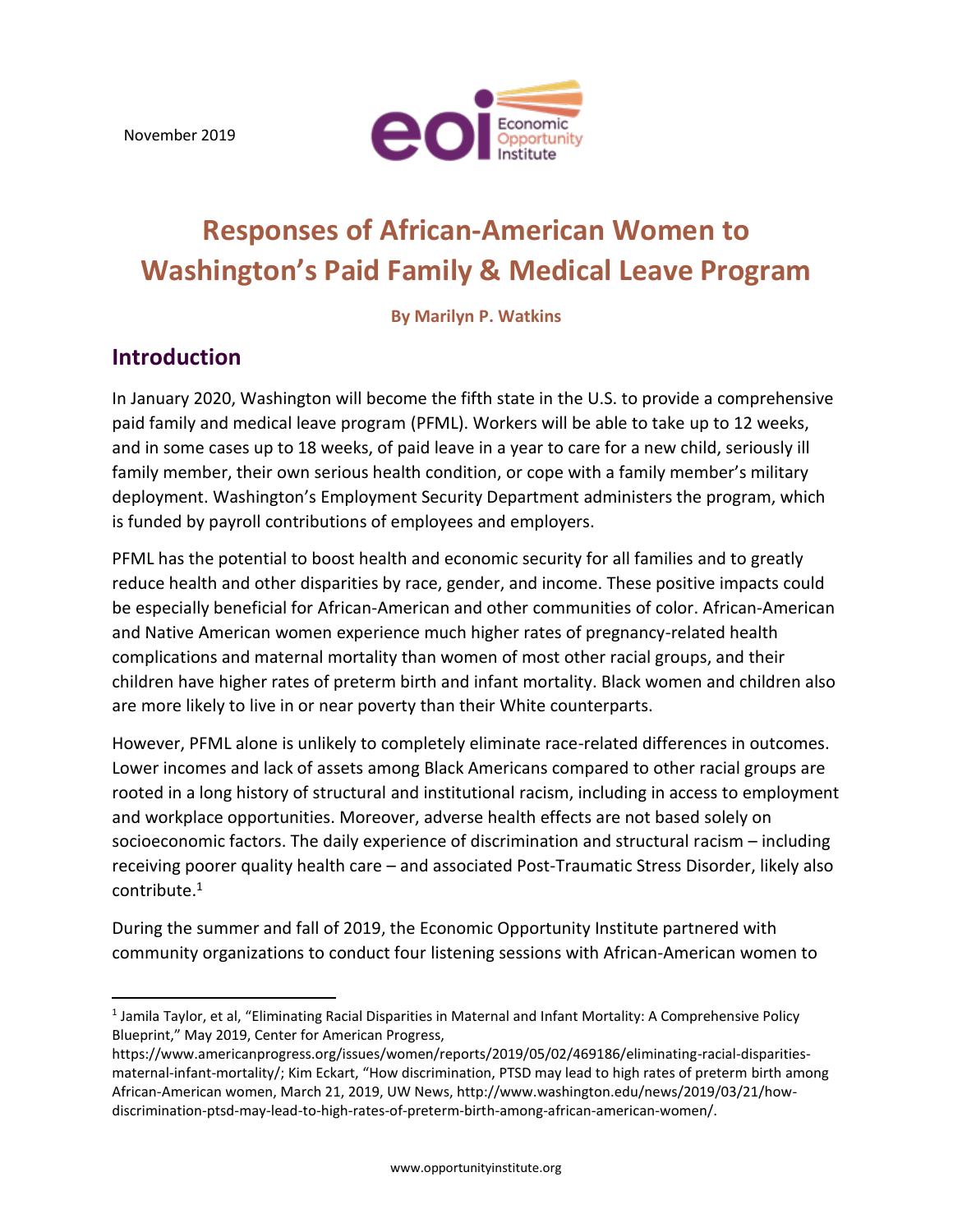identify awareness of and attitudes toward paid family and medical leave and possible barriers to taking leave. The listening sessions revealed general excitement about the program and eagerness to learn more. All of the participants viewed PFML as a needed benefit that would help their families and communities.

Many of the participants also expressed apprehension about taking a full 12 or more weeks of leave because of cultural attitudes and prejudice in the workplace against Black workers. The lack of job protection guarantees for workers in companies with fewer than 50 employees compounded this fear. For a number of participants, the amount of time they might have to wait between an initial application and receiving benefit payments was also a factor in whether they could use the program at all.

# **Equity Goals of Program and Potential Barriers to Equitable Access**

#### **Policy Design**

Washington's legislature adopted the program in 2017, based on a policy negotiated by a table of stakeholders and bipartisan group of legislators. The policy incorporates a number of design elements intended to make the program equitably accessible across income, race, and type of employment. These include:

- Providing progressive benefits, with lower-wage workers receiving 90% wage replacement and middle-income workers 67% to 75% wage replacement;
- Ensuring portability between employers and during periods between jobs;
- Including multiple employers and contract work in establishing eligibility and typical wages;
- Including a broad range of family members, including grandparents, grandchildren, siblings, and parents-in-law; and
- Requiring ESD to conduct outreach about the program.

However, the negotiated policy also includes factors that may undercut equitable access, including:

- A lack of job protection for people not already covered by the federal Family and Medical Leave Act (FMLA), meaning that people who work for employers with fewer than 50 employees, who have been on the job less than a full year, or who worked less than 1,250 hours the previous year will not be guaranteed their jobs back after PFML leaves;
- An 820-hour work requirement in the previous year (across any combination of employers, including self-employment); and
- A one-week waiting period for leaves other than for bonding.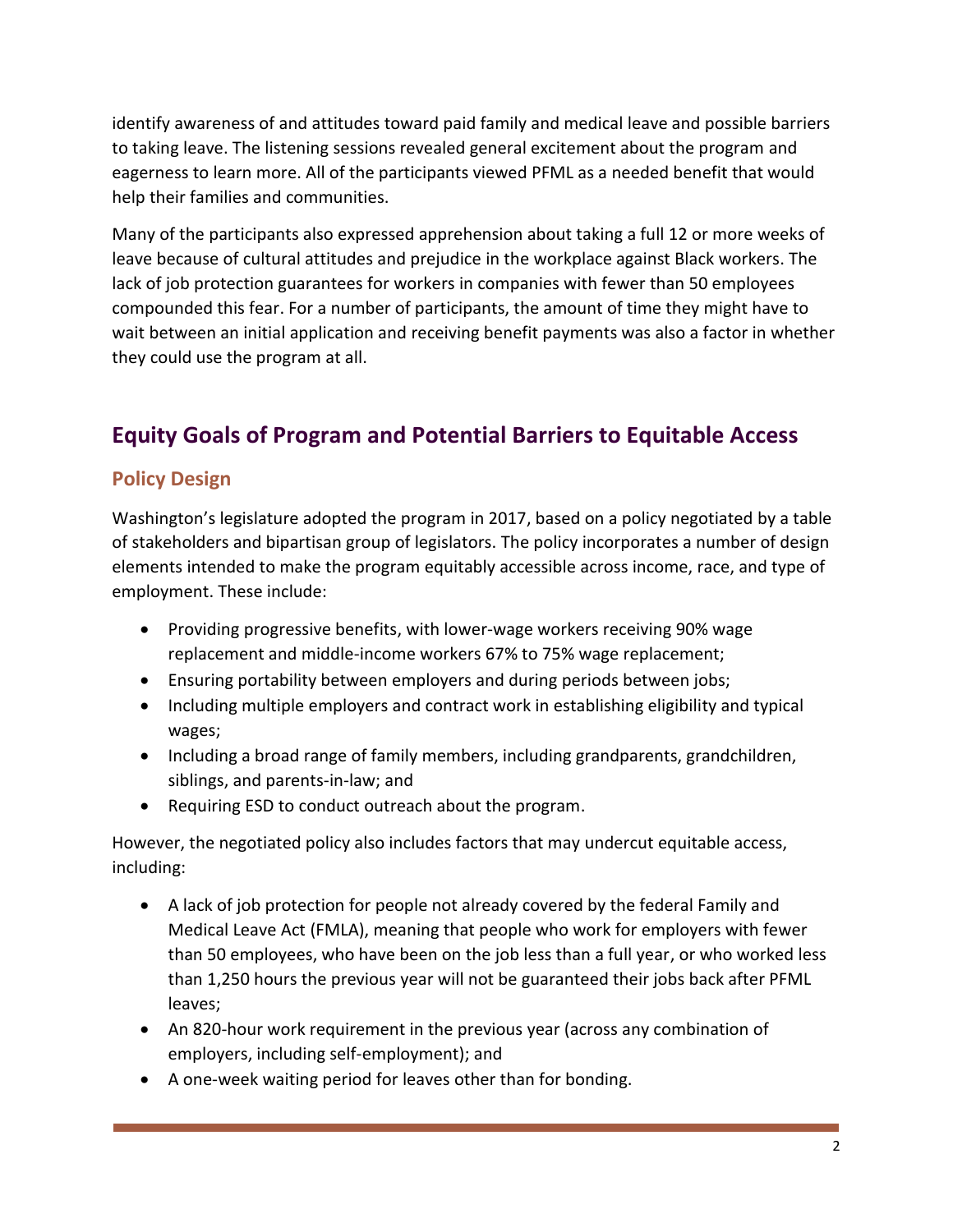## **Administrative Challenges**

As the implementation date approaches and the initial application process that will be in place in January 2020 has crystalized, additional potential barriers are becoming evident. While ESD has a dedicated staff committed to continuous improvement, changing or adding features to the application portal and speeding up the application process will take time. There is also a high degree of uncertainty with a new program with no track record. During the early months of the program, a number of factors will make access for lower income workers, communities of color, immigrants, and rural communities more challenging.

The application process itself will be daunting for many people, especially considering that many will be applying during times of particular stress.

- Initially, people will be able to apply either online or by requesting a paper application. No phone or in-person application process will be available, although these might be added at some later date.
- Application materials will only be available in English, although the program website has a Spanish-language page with materials and explanations.
- Workers will have to go through a 4-stage process to apply:
	- 1. Informing their employer of their intent to take leave and gathering medical certification and other required documentation;
	- 2. Creating an account (or phoning in to request a paper application);
	- 3. Submitting an initial application for leave, including submitting required documentation, and receiving approval from ESD; then
	- 4. Submitting weekly applications for benefits once their leave is approved.

The length of time that it will take for people to have leaves approved and to receive their first benefit payment will be particularly problematic for people with fewer resources to fall back on or who feel more vulnerable to discrimination or retaliation in the workplace.

- During the first month, ESD anticipates that it may take between 15 and 30 days for initial applications to be processed and approved. While the department has committed to getting approval times down to no more than one week, it is unlikely that they will hit that goal until after several months.
- Once an initial application is approved, workers will receive weekly payments either through direct deposit or automatic loading of a pre-paid card. This process mirrors the established practice for unemployment insurance payments and should happen within a few days of the worker filing each weekly benefit application.

As a launch of both a new program and new technology, there are particular problems. Start-up glitches are also likely.

• The technology for the application process will not be available for workers to create their account and file the initial application for approval of leave prior to January. In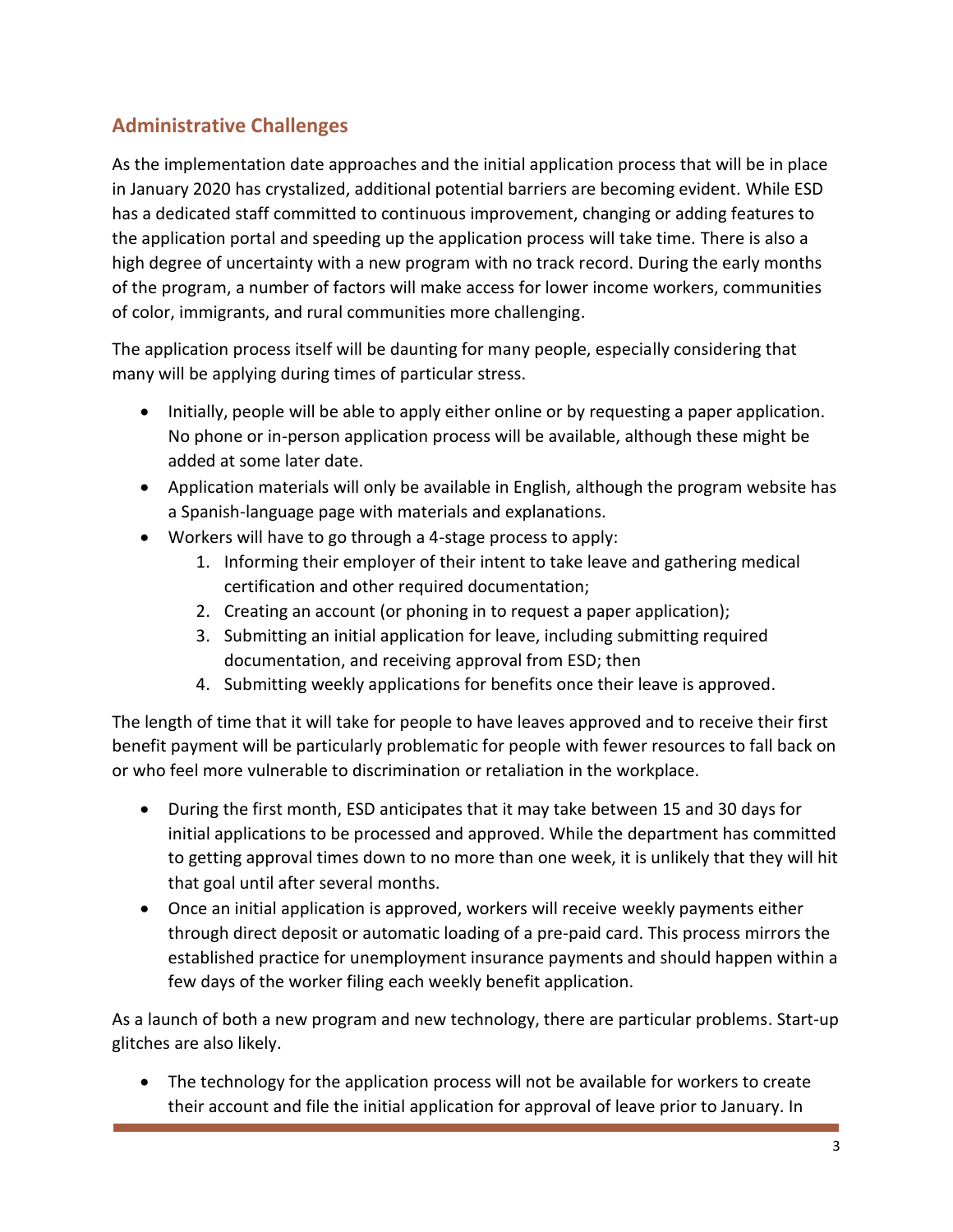fact, because January 1 is a holiday for state employees, ESD plans to not open the application site to the public until January 2, so that full staffing and technology support are available to troubleshoot any problems that arise.

- A new program means that more people are likely to call with questions than will be the case once the program is well established. Employers, workers, medical professionals, social workers, and other informants are all learning at the same time. Agency staff also face a learning curve and will take a little longer to review applications and resolve issues during the first few weeks.
- No one knows how many people are going to try to apply during the first week. Over time, applications should smooth out, but there is likely to be an initial rush. Parental leave benefits can be taken any time during the first 12 months following a child's birth or placement, so parents whose child joined the family during 2019 may well apply right away. In addition, people may have delayed surgeries and other non-emergency medical or family leaves until the program becomes available.

# **The Listening Sessions**

EOI partnered with four community-based organizations to host and recruit participants for listening sessions with African-American women. EOI provided each organization a financial grant to cover their staff time and other costs. Participants in the listening sessions received \$50 and a meal. Childcare was also provided.

Participants were given information about the PFML program and responded to a series of questions about their employment and family situations, previous experiences with needing extended leaves, how valuable they thought the PFML program would be, and concerns or potential barriers they perceived with using the program.

Altogether, 38 women participated, ranging in age from early 20s to late 60s, including lowincome single moms, women with other family care needs and their own health challenges, formerly incarcerated women, military veterans, service sector and professional workers. All but a handful of participants identified as African-American.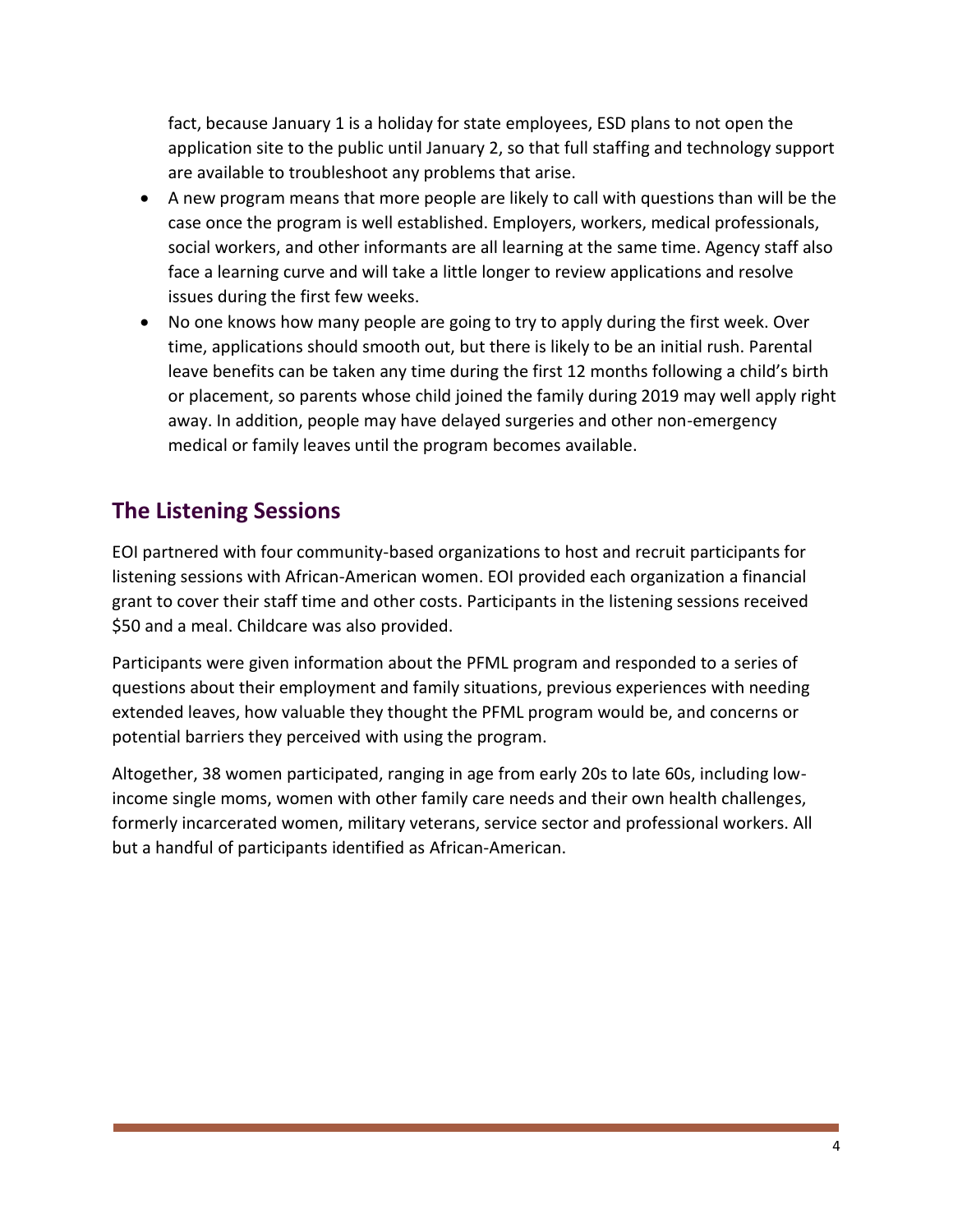Overall, listening session participants were enthusiastic about the PFML program and saw it as highly beneficial. Most had not realized that they were already contributing to the program. Many were concerned about the lack of job protection.

As Black women, many felt that their employers and coworkers were more likely to suspect them of being "lazy" and to retaliate against them if they took the full length of leave they might need. These fears were compounded for formerly incarcerated women, who felt they had an additional strike against them.



*Participants in Numbers to Names Listening Session*

Some with service sector jobs also worried

about the 820-hour work requirement to qualify, and several expressed it would be important to receive their benefits promptly because they had no income cushion.

| <b>Organization and Mission</b>             | <b>Location</b> | <b>Participants</b> | Date               |
|---------------------------------------------|-----------------|---------------------|--------------------|
| Urban League of Metropolitan Seattle -      | Seattle         | 6                   | July 16, 2019      |
| empowers African Americans and              | Central         |                     |                    |
| underserved communities to thrive by        | <b>District</b> |                     |                    |
| securing educational and economic           |                 |                     |                    |
| opportunities                               |                 |                     |                    |
| Numbers to Names - dedicated to building    | Tacoma          | 9                   | July 20, 2019      |
| bridges between communities and people      |                 |                     |                    |
| who have been incarcerated or impacted      |                 |                     |                    |
| by incarceration                            |                 |                     |                    |
| Vets Place NW -provides mental health       | Marysville      | 7                   | August 20, 2019    |
| and other support services for veterans and |                 |                     |                    |
| their families                              |                 |                     |                    |
| Tiny Tots Development Center - provides     | Southeast       | 16                  | September 17, 2019 |
| child care and early childhood education in | Seattle         |                     |                    |
| a nurturing environment                     |                 |                     |                    |

#### **Listening Session Organizational Partners**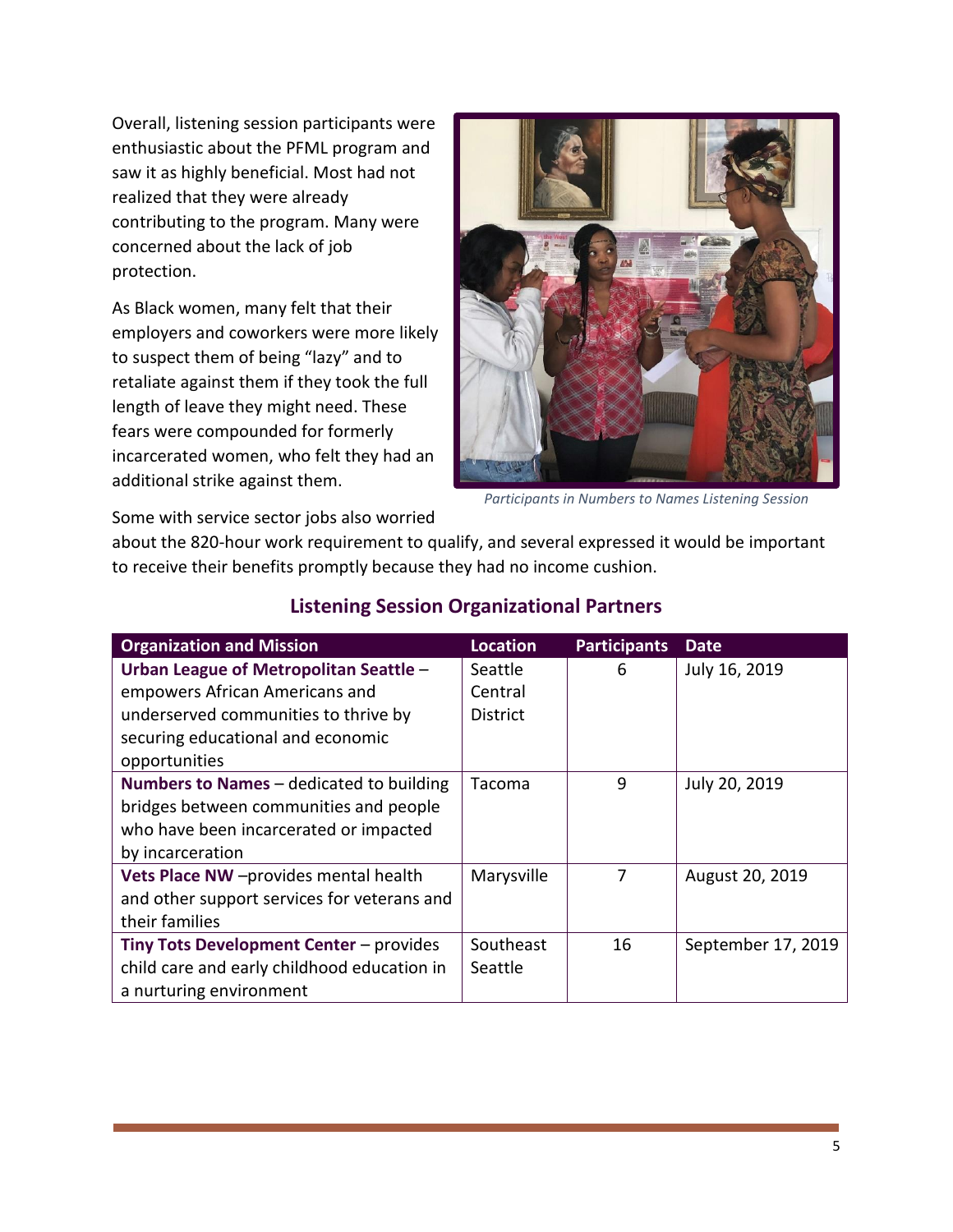## **Previous experiences with taking leave**

Many of the women had had experience taking leaves for a new child, serious health condition, or caring for a seriously ill family member. Some had taken leave under the federal FMLA, and experienced a great deal of financial stress because the leave was unpaid. One woman described having taken unpaid FMLA after both of her daughters were born by C-section and the financial strain that resulted. Others had cobbled together sick leave, PTO, unpaid leave, and in a few cases, donated leave from coworkers to cover these leaves.



*Participants in Vets Place NW Listening Session*

Many had returned to work sooner than they wanted to from previous leaves because they needed the pay or feared losing their jobs, and several reported being fired. One woman said she wanted to take three months of maternity leave, but returned to work after four weeks when her saved-up sick leave and vacation ran out. Another who worked at a nonprofit in Federal Way reported that her employer forced her to work from home while she recovered from surgery, but still fired her because her "numbers were down." A woman who worked in a small office with only three employees said her employer hired a temp when she took leave, then refused to take her back afterwards.

Attitudes of employers toward worker health and care-giving needs varied considerably. Some said their employers were supportive of time to heal and be with family. One woman described being encouraged to take time off and supportive colleagues when her son died. Another who had had a union, public sector job had been able to take a full six months of maternity leave, then work part-time during her first four months back at work. Another reported that when she needed emergency surgery, 20 coworkers donated leave to her, but she still felt stressed and feared being fired once her FMLA protections ran out, so returned to work.

The reason for leave could also make a difference in employers' attitudes. One woman had had two different experiences with the same employer. When she was pregnant and hospitalized to prevent a premature delivery, her employer readily accepted her need for the leave. But when her doctor said she needed three weeks off work due to stress, her employer was less willing to grant the time.

Women in every listening session raised the additional challenges they faced as Black women in the workplace. They often felt stigmatized as lazy by supervisors and coworkers. Any assertiveness on their part could be interpreted as angriness. One woman commented: "What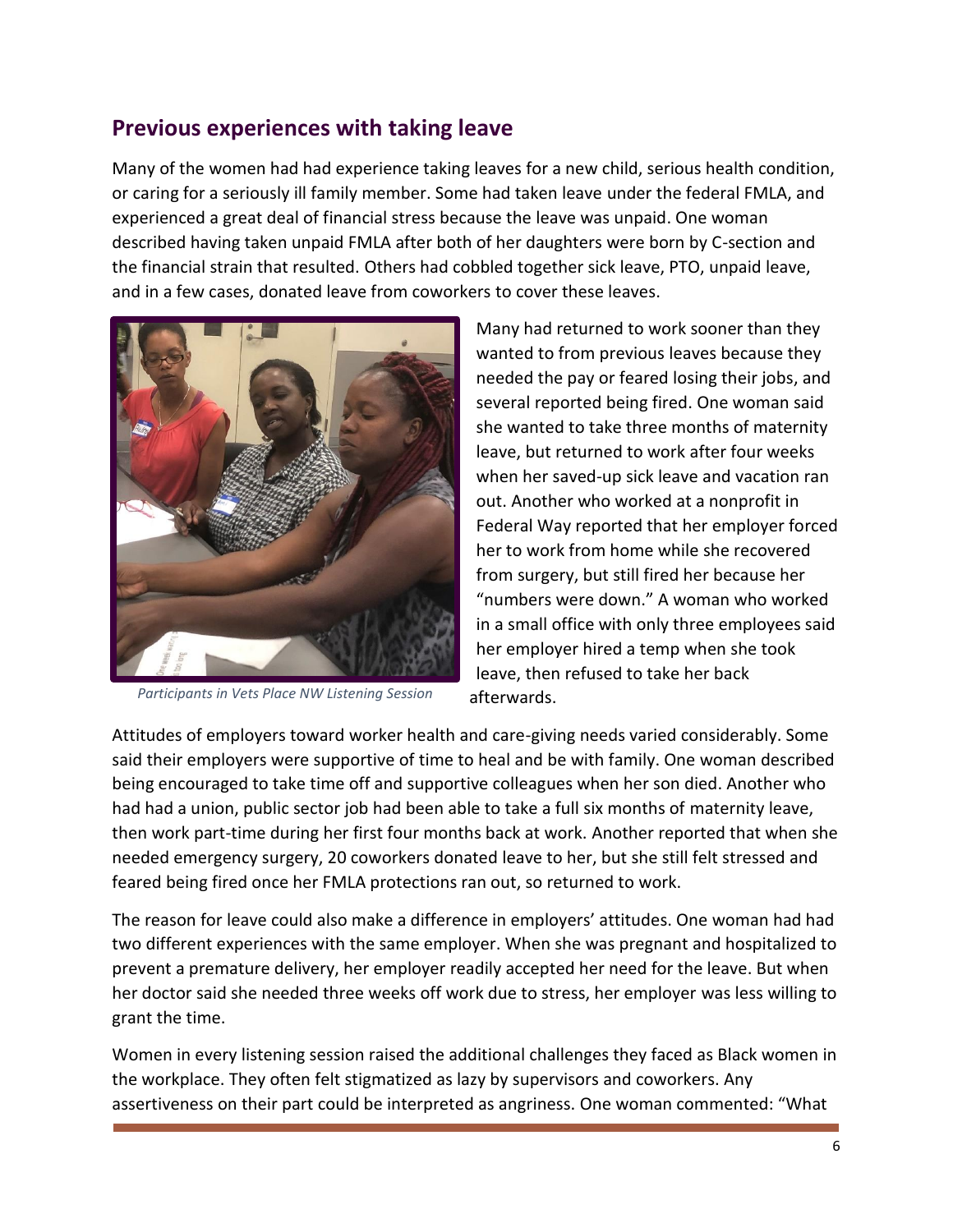Black women face – the retaliation is high. It can be different kind of treatment than for others."

Many women commented on the stress and time crunch of being a working mom. Several noted that their employers only claimed to support work-life balance, while making it difficult for employees to take time off for family needs. Some company policies required "jumping through hoops," and some employers failed to inform employees about FMLA rights.

In some cases, the attitudes of individual supervisors or co-workers could also be a problem. A woman who had to take her mother to a series of appointments felt her coworkers thinking, "Oh, she's out again." Another woman who had had a sick child commented:

"I know I had to work, make rent, put food on the table, deal with my sanity, and deal with a manager who looked at me with side-eye about – oh you're going to go run off and deal with your 'sick son'."

Another woman said:

"Some people, it's unbelievable what the job does to them. Work tries to squeeze you, won't let people take time off even if their doctor tells them to. But if you reinjure yourself, you'll just have to stay out longer."

# **Responses to Washington's Paid Family & Medical Leave Program**

The listening session participants were enthusiastic about the PFML program and eager to learn more – with some reservations about how the program would work in practice. Among the immediate responses were: "It's a huge win, especially for people who don't have any kind of benefit." "How do I apply?" and "Where was this 10 years ago?"

Many had heard something about the program, often through a notice from their employer when payroll premium collection began. However, few had specific information or awareness of the premiums being deducted from their paychecks. Some were also confused about how PFML differed from the federal FMLA.



*Participants at Urban League Listening Session.*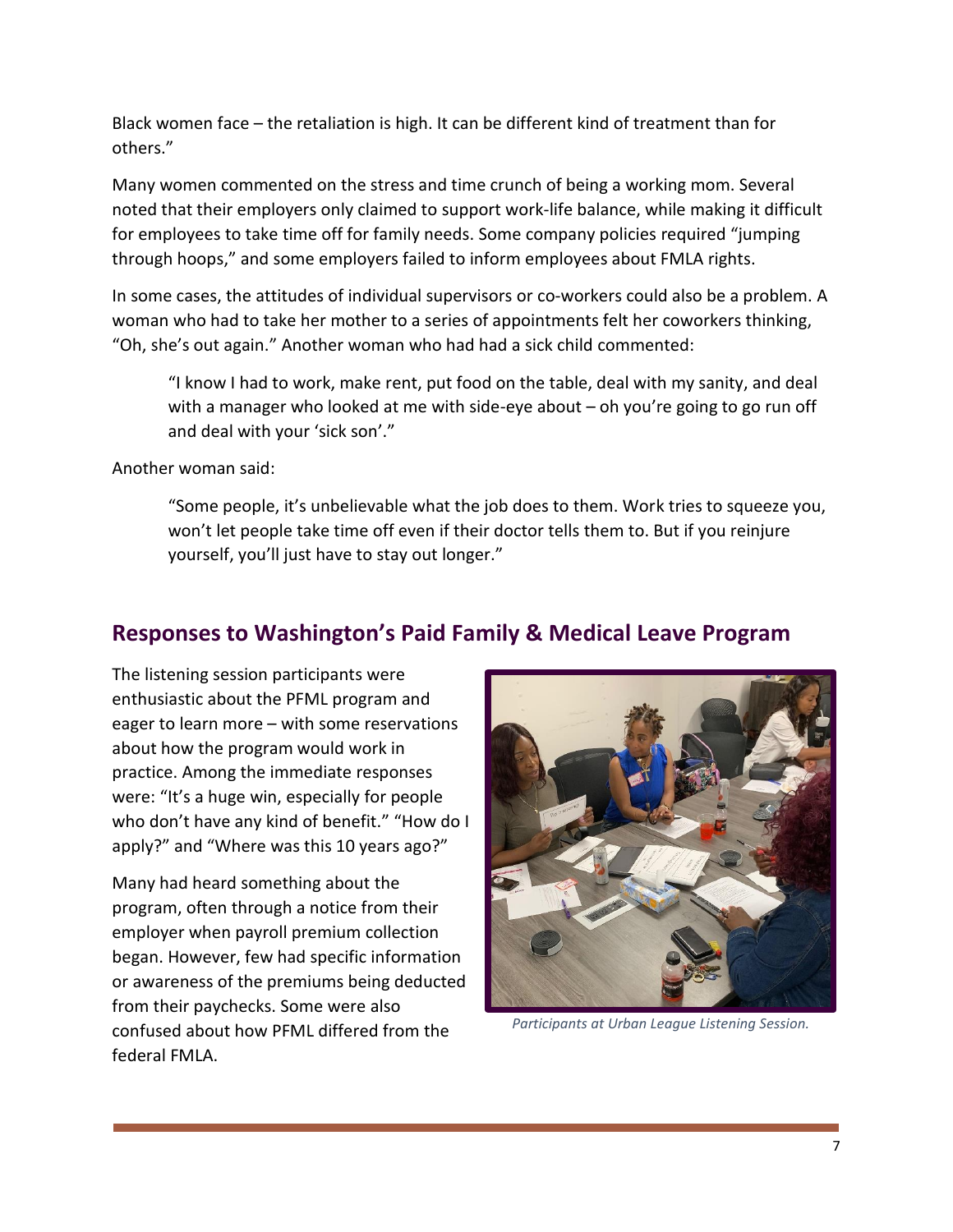Specific benefits of the program that participants cited included:

- Not having to save up all their sick leave and vacation to try to cover maternity and other longer leaves;
- The ability to care for aging parents;
- Not having to postpone surgeries because of lack of paid leave;
- Preventing burn out from having to balance job and family or health needs; and
- The progressive benefit structure, making it more accessible to lower-wage workers.

## **Concerns and Barriers to Program Use**

For many of the women, there was a sense that the PFML program was too good to be true  $$ there must be a catch. The most consistently noted concerns and barriers to use were:

**Lack of job protection:** Most were concerned about the lack of job protection for workers in smaller companies, particularly for lower wage workers and those who had faced incarceration in the past or faced other barriers to finding a new job. Comments included: "The employer can say, 'you can leave and you can stay gone.'" "It's dependent on the employer once again." "Formerly incarcerated will not want to shake anything up or ruffle any feathers for the benefit." "People will be so afraid to lose their job… and have to deal with the challenges of finding another job."



*Participants in Tiny Tots Listening Session*

**Discrimination and retaliation:** Many felt as Black women they would face more suspicion about whether they really needed the leave and possible retaliation for using the program: "The treatment you will get when you get back will be way different than white women." "There's a stigma. People ask, is she really sick." Women who had been formerly incarcerated felt a double stigma.

**Possible delay getting benefits:** The participants often asked how quickly and how frequently they could count on benefits. Any delay was a big concern. Most depended on every pay check to cover basics of rent, food, and providing for their children.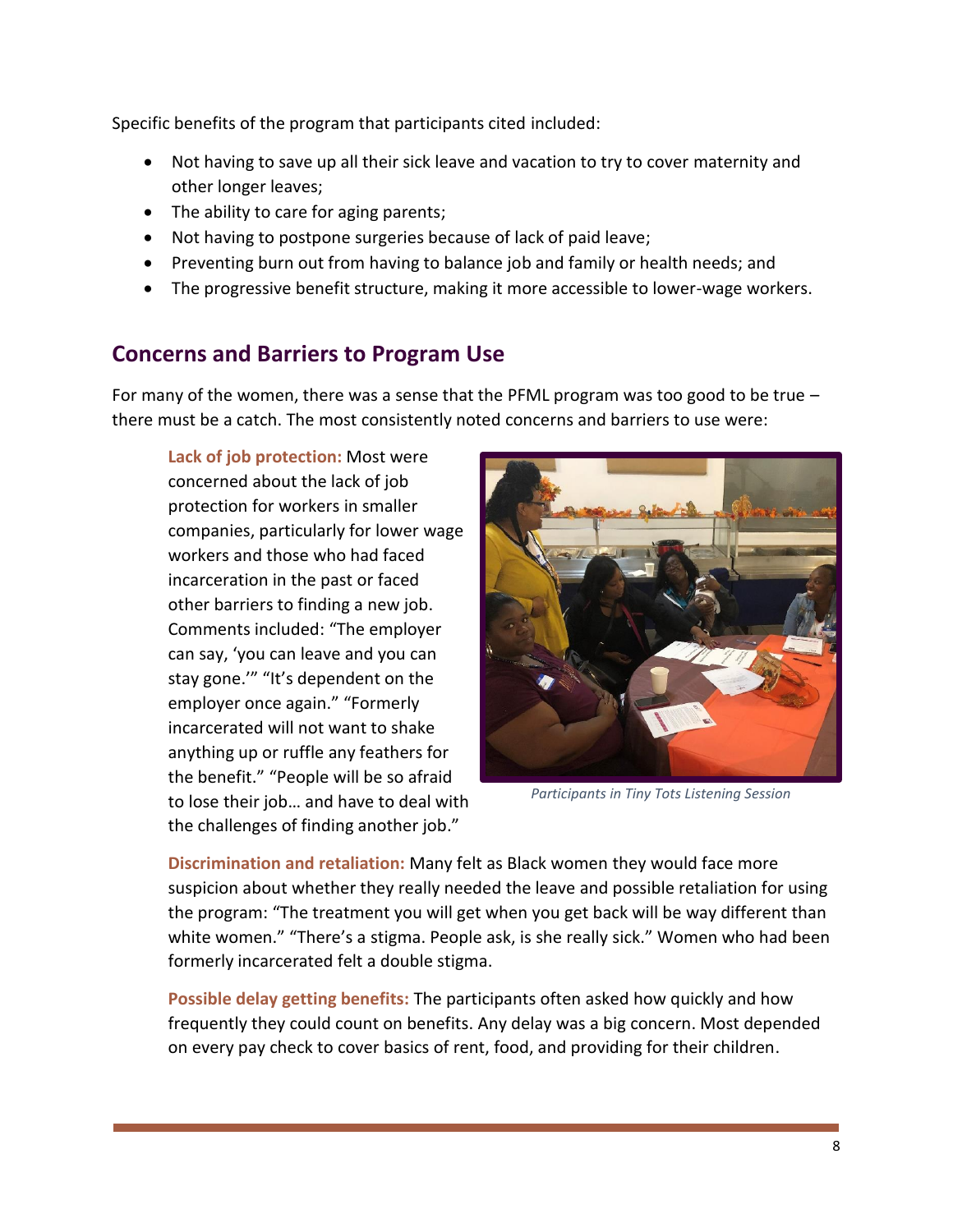**Week waiting period:** The week waiting period for leaves other than parental leave was confusing and concerning.

**820 hour work requirement:** Some also noted that the 820 hours of work required to qualify might be too much, especially for people working in retail or fast food.

**Cultural attitudes:** Lack of cultural acceptance among Americans for taking leave in general was also a factor: "America just has cultural thing making taking time off not acceptable." "We feel like we have to get this work done. If we take too long off, we just come back to a big mess." The potential burden taking a long leave would place on their co-workers was also a concern for some.

**Getting the word out:** Few of the participants had much knowledge about the program prior to the listening session. People need to know about the program and receive clear information about it. Employers and social media were seen as key, along with word of mouth.

## **Recommendations and Next Steps**

The policy parameters for the PFML program for 2020 are already set. Changes to policies to address equitable access will have to wait until later legislative sessions as we start to see outcomes and results from the program. However, changes to application and administrative procedures and in public communications can be made throughout 2020.

To smooth and speed up the application process, it will be essential to provide clear information to employers, employees, health care providers, and other community informants through a variety of channels. ESD and community partners are already working on outreach and communication materials, and all will need to continue to prioritize outreach and be prepared to adjust messages and methods of communication as areas of confusion and gaps in coverage are identified.

The application process itself and the length of time people have to wait for benefits may present especial challenges to lower-income communities, immigrant workers, and people in more rural areas or with otherwise limited access to internet connections and services. Over the first months of the program, it will be important to monitor and develop strategies to correct or improve:

- Any difficulties particular groups or communities are having with accessing and submitting applications for benefits;
- The time it takes from initial application to receipt of benefits;
- Reasons why applications are being rejected and the types of supporting documents people are having trouble acquiring; and
- Call-line wait times.